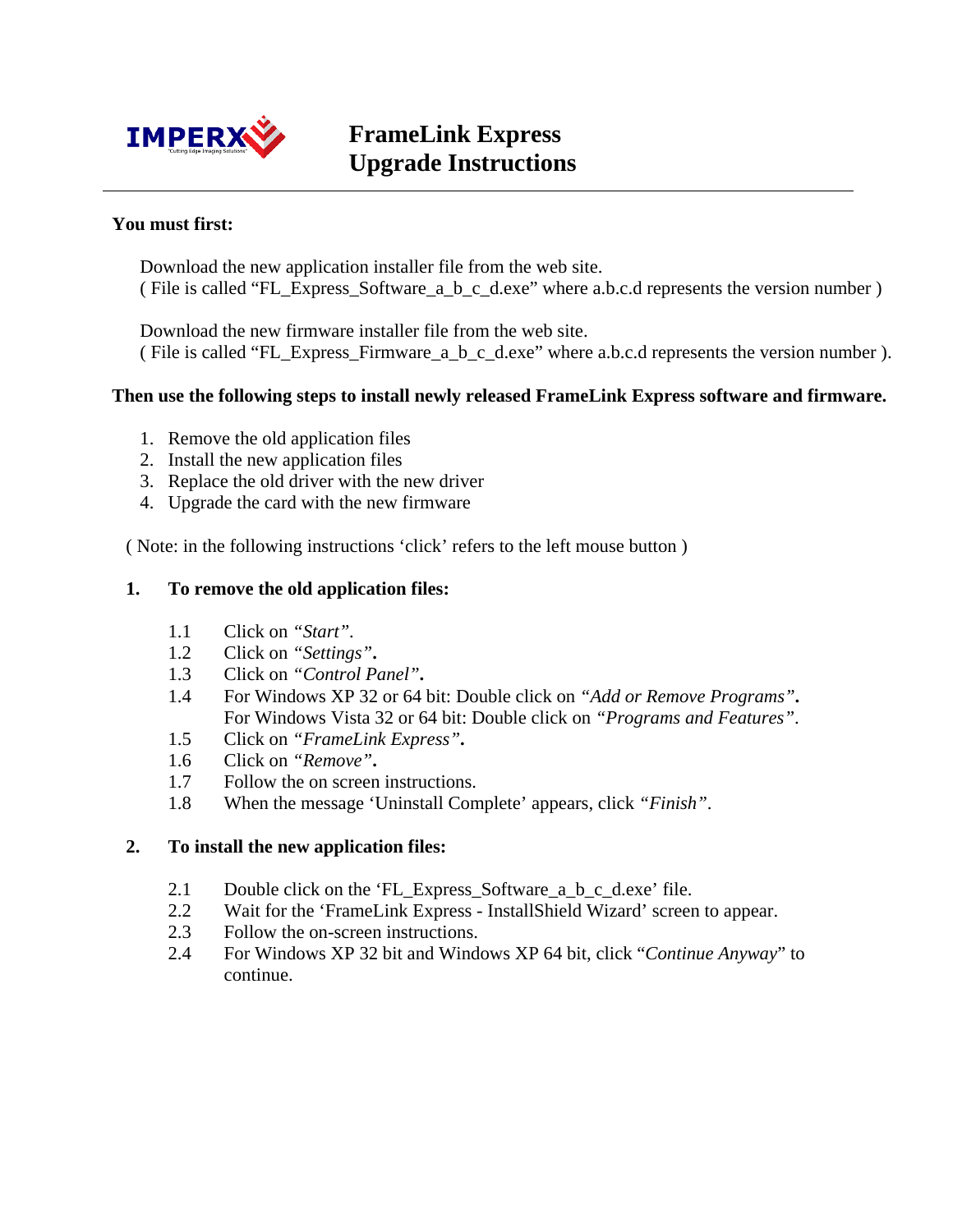

2.5 For Windows Vista 32 bit and Windows Vista 64 bit, select *"Always trust software from Imperx, Inc."* and click on *"Install"* button*,* when the following message appears:



2.6 When the following message appears, choose if you would like to register online by clicking on *"Register now"* or *"Skip"*.



- 2.7 When prompted, select *"Reboot now"* and click *"Finish"*.
- 2.8 This completes the software installation.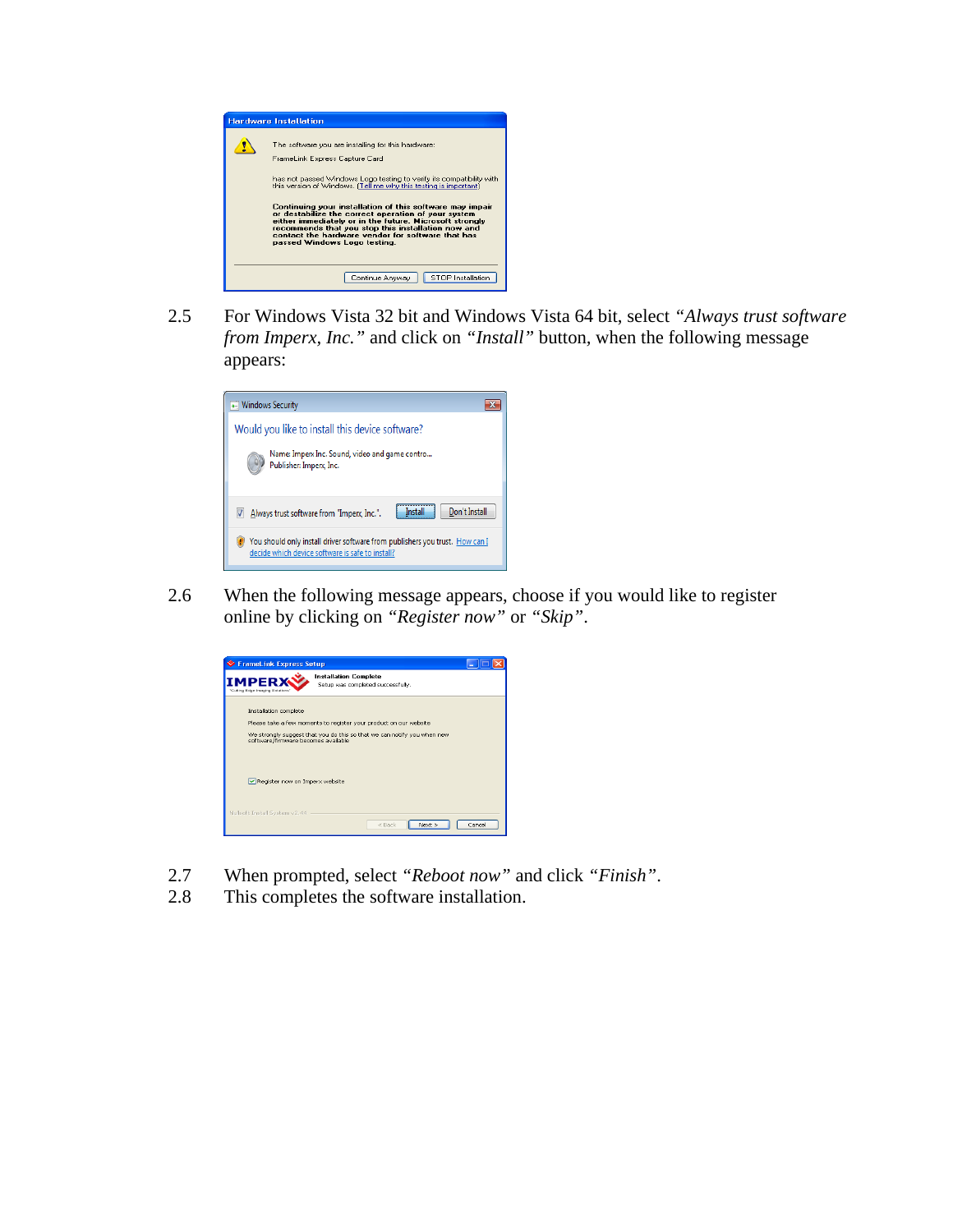# 3. **To replace the old driver with the new driver:**

- 3.1 Insert the FrameLink Express card into the laptop.
- 3.2 For Windows XP 32 bit and for Windows XP 64 bit: Wait for the system to prompt you with a "Found New Hardware Wizard" dialog box. Proceed to Step 3.3.

For Windows Vista:

 The driver will automatically be installed. Proceed to step 3.11.

3.3 Under certain conditions, the following message may appear:

| <b>Found New Hardware Wizard</b> |                                                                                                                                                                                                                                                                        |
|----------------------------------|------------------------------------------------------------------------------------------------------------------------------------------------------------------------------------------------------------------------------------------------------------------------|
|                                  | Welcome to the Found New<br>Hardware Wizard<br>Windows will search for current and updated software by<br>looking on your computer, on the hardware installation CD, or on<br>the Windows Update Web site (with your permission).<br><b>Online privacy information</b> |
|                                  | Can Windows connect to Windows Update to search for<br>software?<br>○ Yes, this time only<br>◯ Yes, now and every time I connect a device<br>(•) No, not this time                                                                                                     |
|                                  | Click Next to continue.                                                                                                                                                                                                                                                |
|                                  | < Back<br>Next ><br>Cancel                                                                                                                                                                                                                                             |

 If this message appears, click *"No, not this time",* then click "*Next*".

3.4 When the following message appears, select *"Install from a list or specified location (Advanced)"*, then click *"Next"*.



3.5 When the following message appears, select *"Don't search. I will choose the driver to install"*, then click *"Next"*.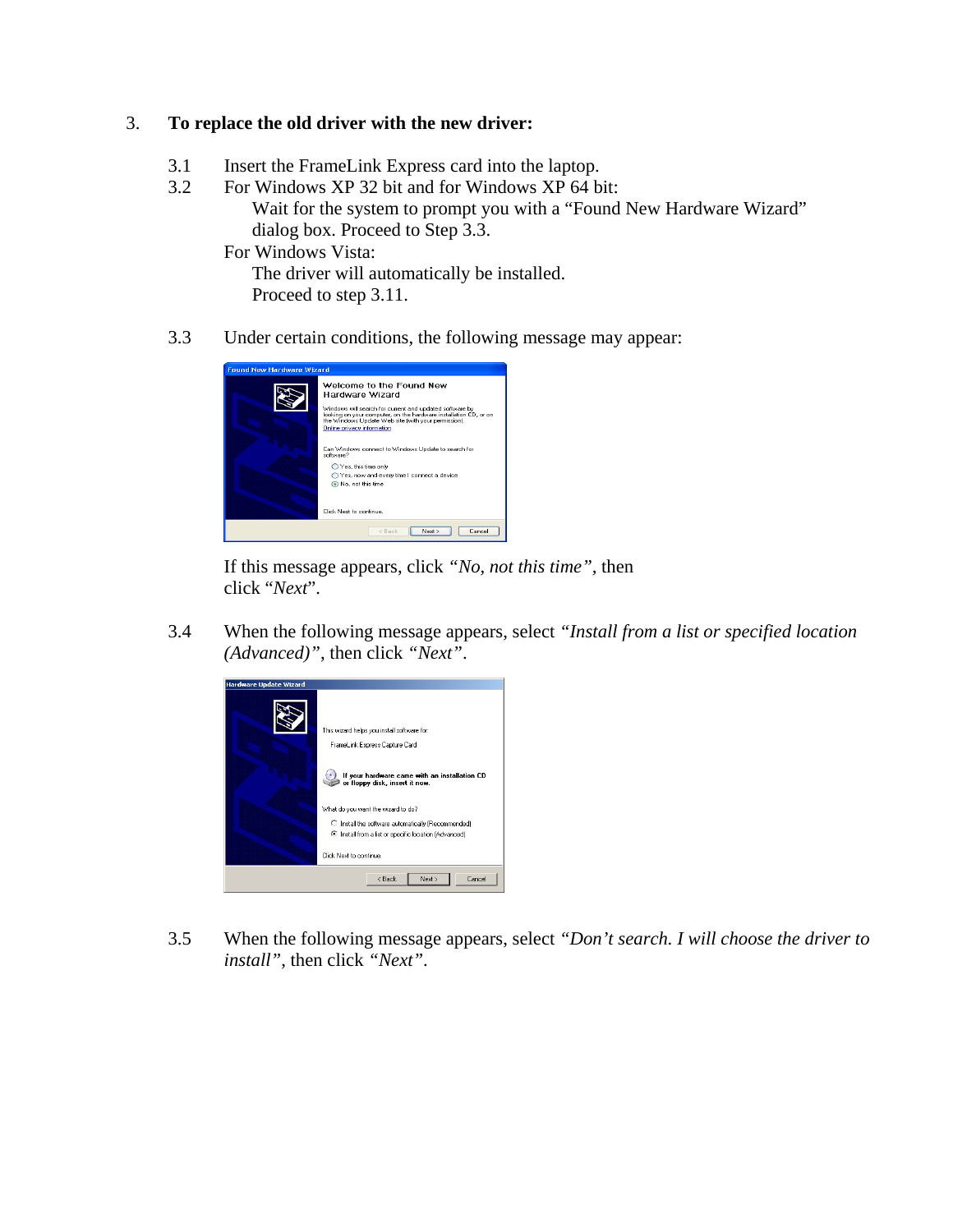

- 3.6 Click on *"Have Disk…"* and browse to the folder: C:\Program Files\ImperX\FrameLink Express\Drivers\Kernel" then click "Open".
- 3.7 When the following message appears, click *"OK"*.



3.8 When the following message appears, click *"Next"*.